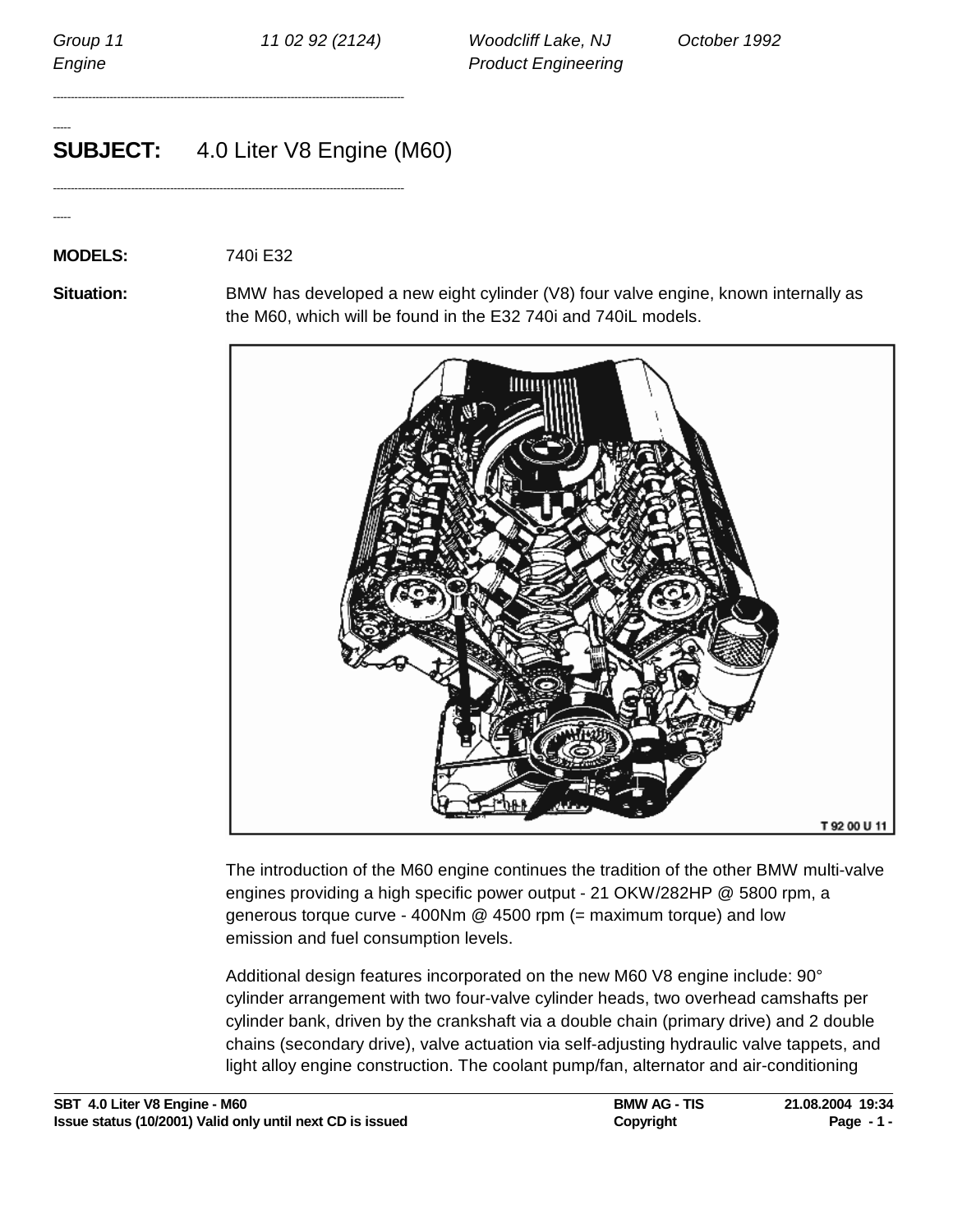compressor are driven by two poly-ribbed V-type drive belts. Direct solid state ignition with separate coils mounted above the spark plugs, and a new generation of Digital Motor Electronics - DME 3.3 are also incorporated.

The key advantages of the M60 engine include: the enhancement of BMWs image in the luxury car class, outstanding performance, low fuel consumption, high quality and reliability, optimum acoustics and great comfort, low engine weight, and easy servicing.



The crankcase is cast from aluminum alloy and has nickel dispersion-coated cylinder bores. The bore size of the M60 B40 engine is 89mm.

The main bearing caps are secured by two M10 and two M8 bolts with threaded support bushings similar to the M70.



The forged crankshaft is supported in 5 main bearings and has two large and four small balance weights to ensure extremely smooth running. Main bearing 5 is the thrust bearing which uses 4 semi-circular thrust washers for the axial play adjustment. The 3 layer main bearing shells conform to the BMW tri-color classification.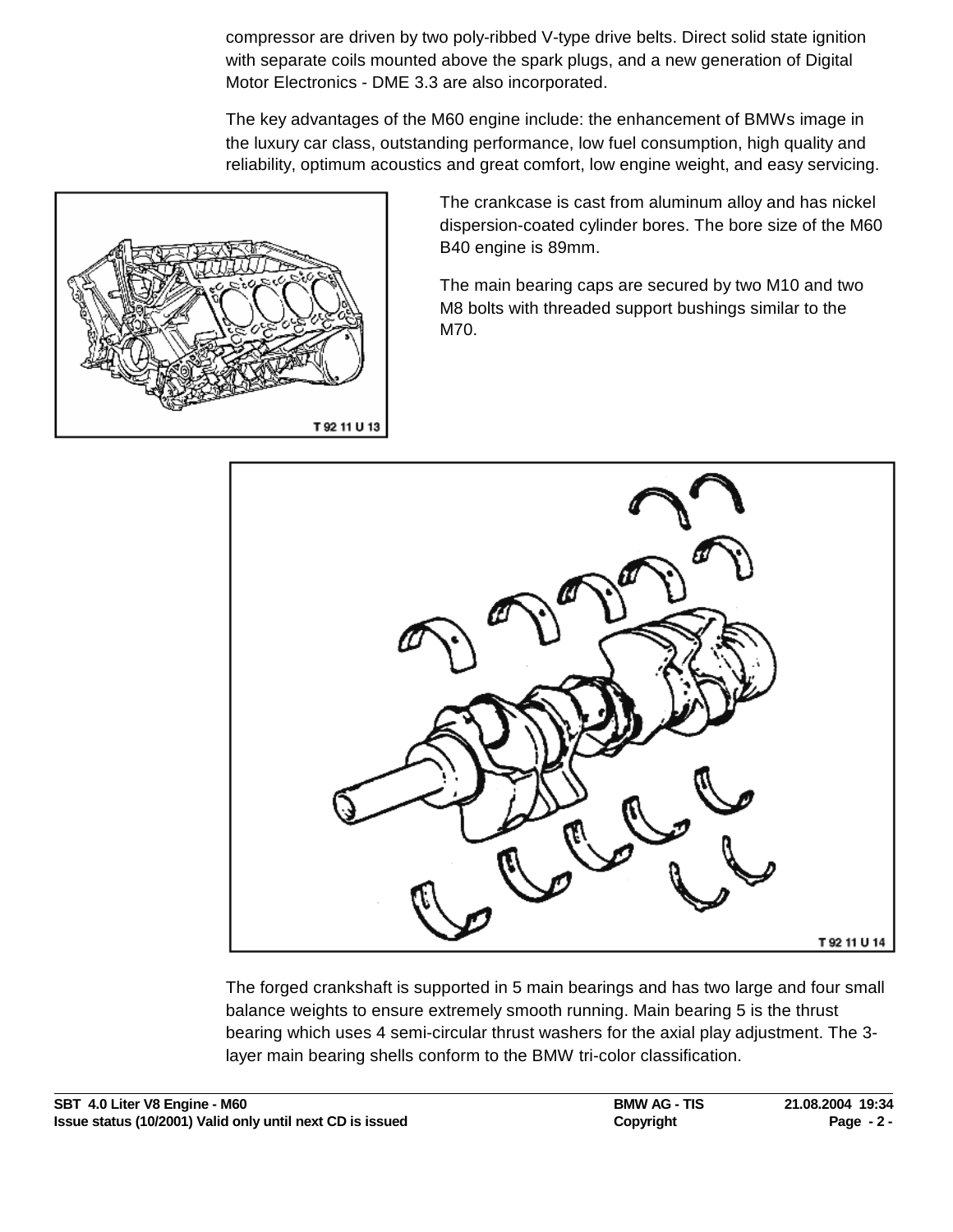



Connecting rods made of sintered metal are being used for the first time in a series production BMW engine. Lower weight and great tensile strength promotes a smooth running engine and ensure reliable operation even at higher speeds. The sintered connecting rod is forged in one piece. The cap is then split off from the main part of the rod leaving rough surfaces on both the cap and rod. Centering of the cap on the rod is carried out through the structure of the split thus eliminating the need for alignment sleeves. The accuracy of the sintering process guarantees that all connecting rods fall into a single weight category which eliminates weight calibration.

The pistons have a flat piston crown and are nickel-plated for improved noise transfer to the knock sensors. The compression ratio of the M60 B40 engine is 10.0:1.

The piston rings have the following configuration:

| Top           | - Plain compression ring<br>(with-out chamfer)        |
|---------------|-------------------------------------------------------|
| Middle        | - Scraper ring<br>(with micro-chamfer)                |
| <b>Bottom</b> | - Slotted oil control ring with spring<br>$(3$ piece) |

The oil filter housing is mounted vertically and has a plastic cover which is torqued to 23-27 Nm (17-20 ft. lbs.). The oil in the housing is drained into the oil pan through a valve in the bottom of the housing which opens when the oil filter is removed.

An oil filter bypass valve is mounted in the filter element which opens at a pressure of 2.5 + 0.5 bar. To prevent the oil passageways from bleeding down after the engine has been switched off, a check valve is installed in the oil feed side of the filter housing.

The engine oil capacity including oil filter housing volume is 8.0 U.S. quarts (7.5 liters).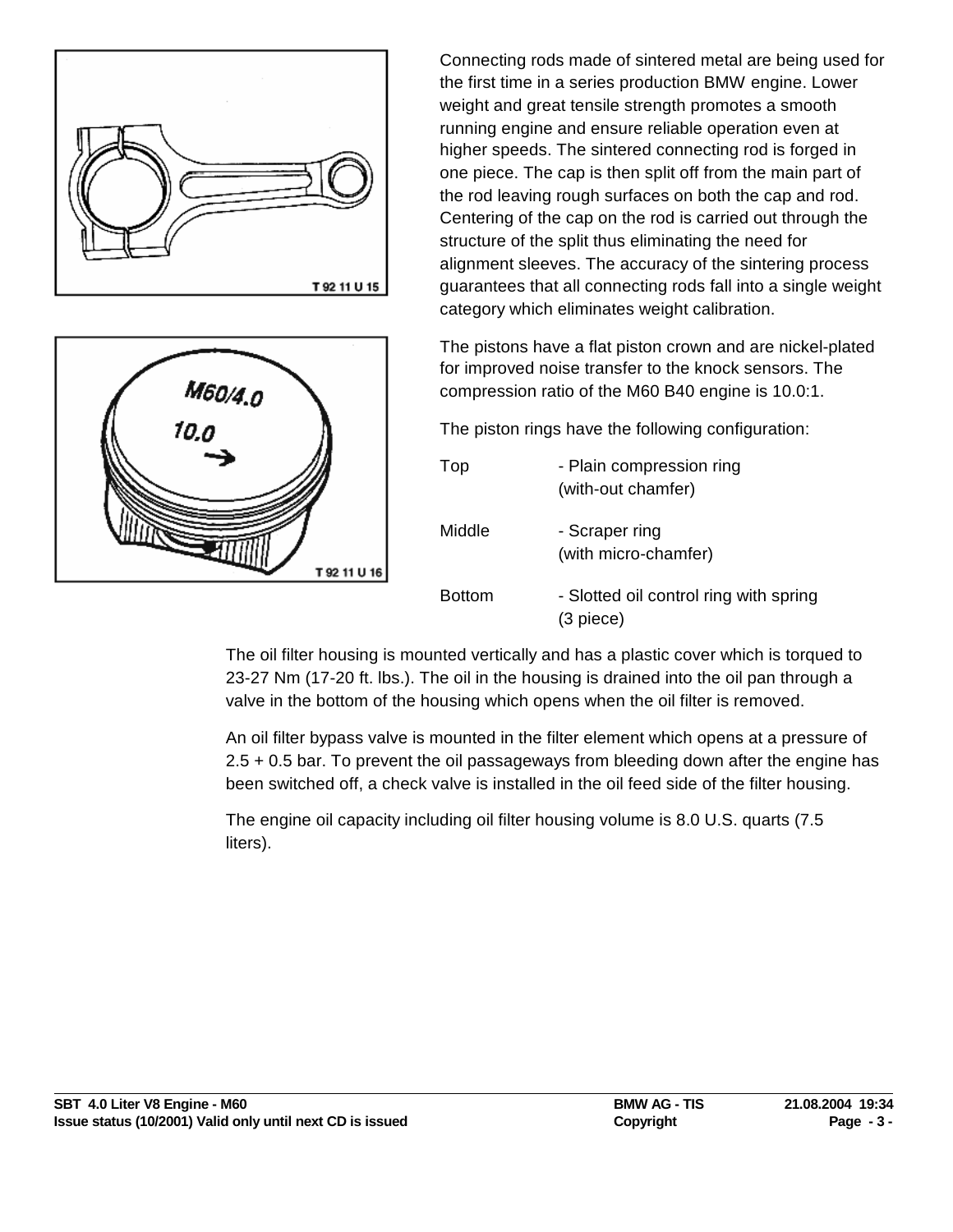

The crankcase is ventilated by a pressure-controlled system. The oil vapors in the crankcase enter a cyclonetype liquid/vapor separator which allows the liquid oil to return to the oil pan and the oil vapors to be drawn into the intake manifold via a pressure control valve.



The pressure control valve is centrally located in the rear end cover of the intake manifold and is connected directly to the cyclone-type separator via an aluminum pipe. It varies the pressure in the crankcase continuously depending on engine load and speed conditions. This prevents blue exhaust smoke and excessive oil consumption on deceleration due to peaking manifold vacuum, and assures reliable crankcase venting during all other engine operating conditions.

The M60 four valve cross flow cylinder heads are constructed without separate camshaft housings which reduces production costs and simplifies the production process. They are made of die cast aluminum and incorporate the timing chain housing.

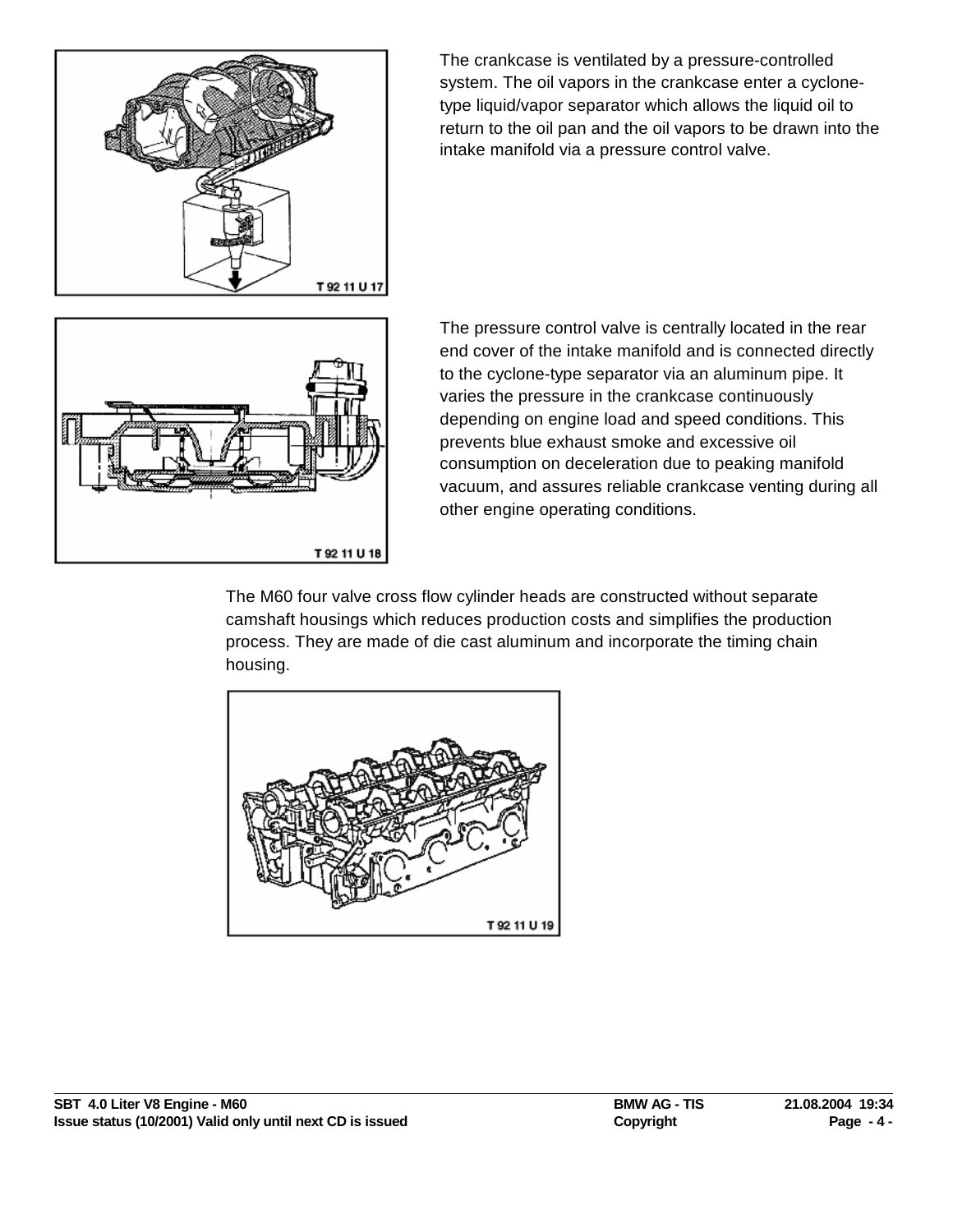

The cylinder heads and the two camshafts for each bank of cylinders are of different lengths.

The combustion chambers are machined into the cylinder heads using endface and spherical milling cutters, to minimize volume tolerances thereby achieving higher idle quality as compared to the cast combustion chambers.



The double overhead camshafts are solid castings and rotate in five bearing journals. To compensate for the camshaft lobe imbalance, counter weights in a crank shape have been incorporated in the camshaft design.

The intake and exhaust camshafts have different valve opening periods: intake valves 246°, exhaust valves 242°.

The valve angles are identical to the M50 engine with the intake valves at 20° 15' and the exhaust valves at 19° 15'.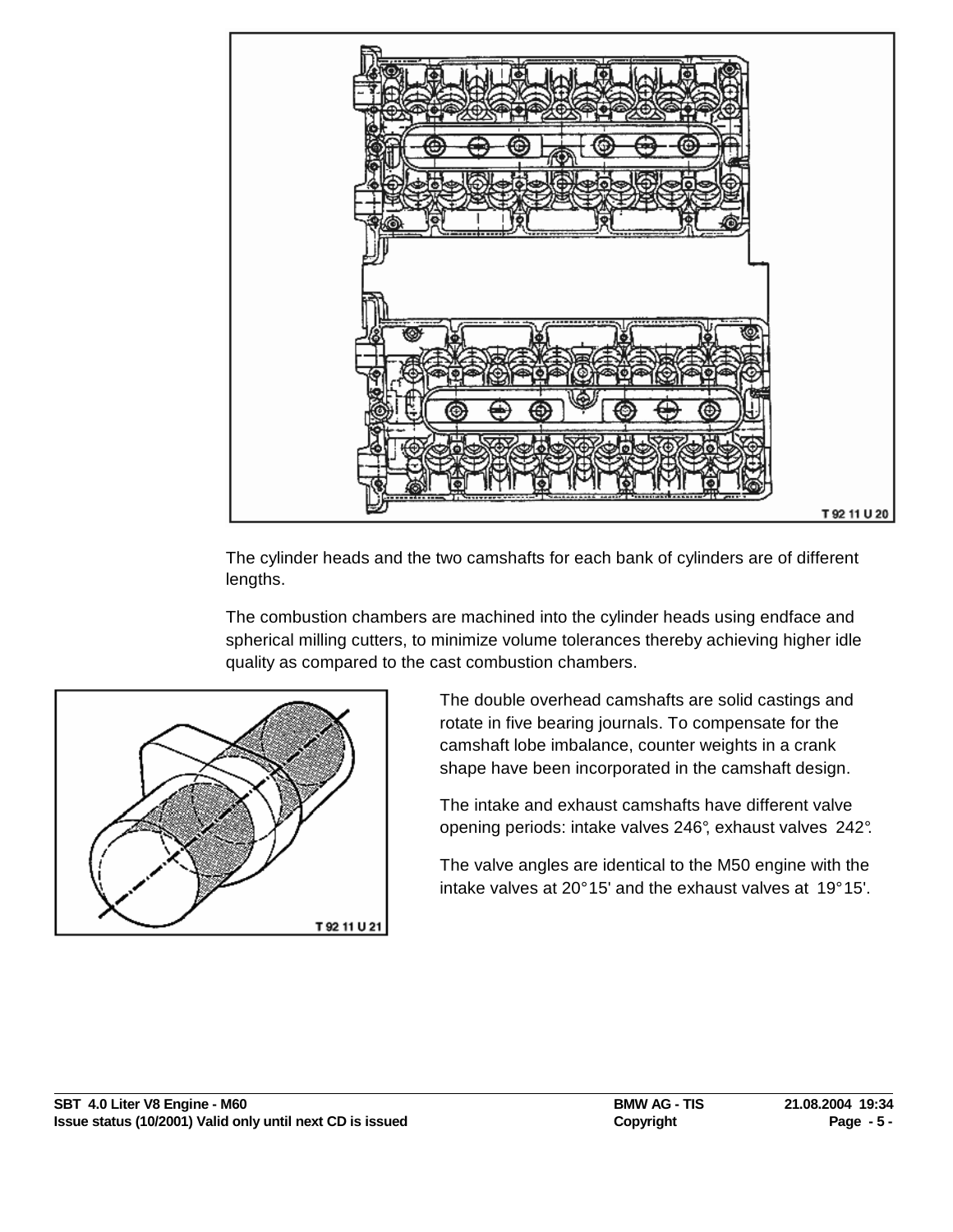

Bucket-type tappets with hydraulic lash adjusters are used for maintenance-free valve operation. Valve stem diameters are reduced to 6mm and valve diameters are 35mm on the intake and 30.5mm on the exhaust valves. The reduced valve mass allows for lower valve spring forces and reduced internal friction on the engine thus decreasing fuel consumption.



The intake camshafts are driven via a double roller chain (primary chain) off the crankshaft. Tensioner rails with plastic coating and rubberized sprockets ensure low friction and low noise levels in the valve train drive. The exhaust camshafts are driven off the intake camshafts also via double roller chains (secondary chains).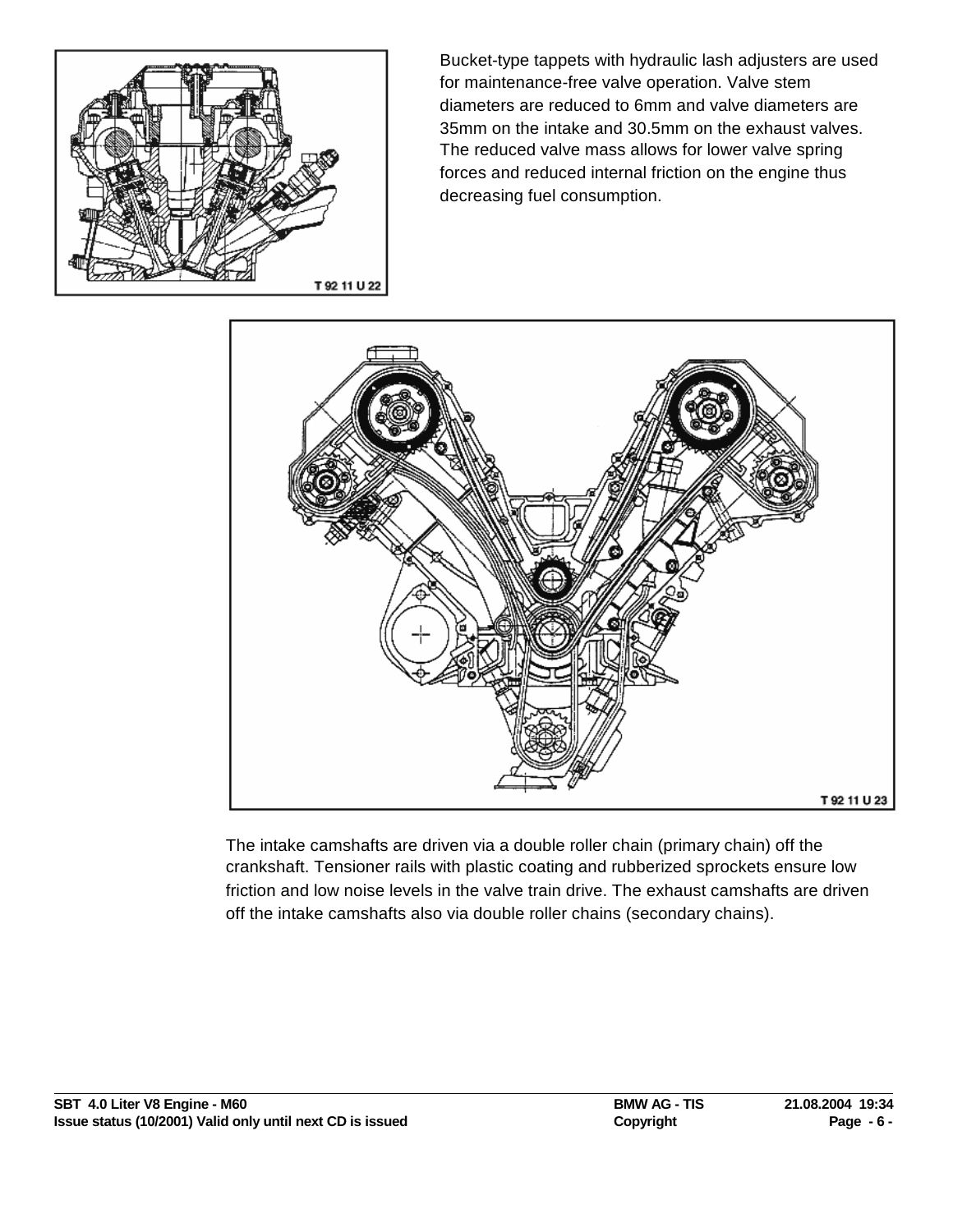

The one-piece injection-molded plastic intake manifold has extremely smooth internal surfaces which reduce uncontrolled air swirling and therefore do not require separate machining during production.

All eight fuel injection valves, the fuel pressure regulator and the U-shaped fuel rail are mounted on the intake manifold. The throttle body is located on the front with the pressure control valve for the crankcase ventilation system integrated into the rear cover of the intake manifold.

The complete air intake manifold system is concealed beneath a plastic cover which is lined with noise-absorbent material for very effective noise reduction and improved engine appearance.



The coolant system incorporates an aluminum pressure cast water pump, with integrated thermostat housing, which is bolted to the timing chain case and sealed by a flat gasket with a polyurethane bead. The thermostat is calibrated to open at  $85<sup>c</sup>$ 

| SBT 4.0 Liter V8 Engine - M60                             | <b>BMW AG - TIS</b> | 21.08.2004 19:34 |
|-----------------------------------------------------------|---------------------|------------------|
| Issue status (10/2001) Valid only until next CD is issued | Copyright           | Page - 7 -       |

**SBT 4.0 Liter V8 Engine - M60 BMW AG - TIS 21.08.2004 19:34**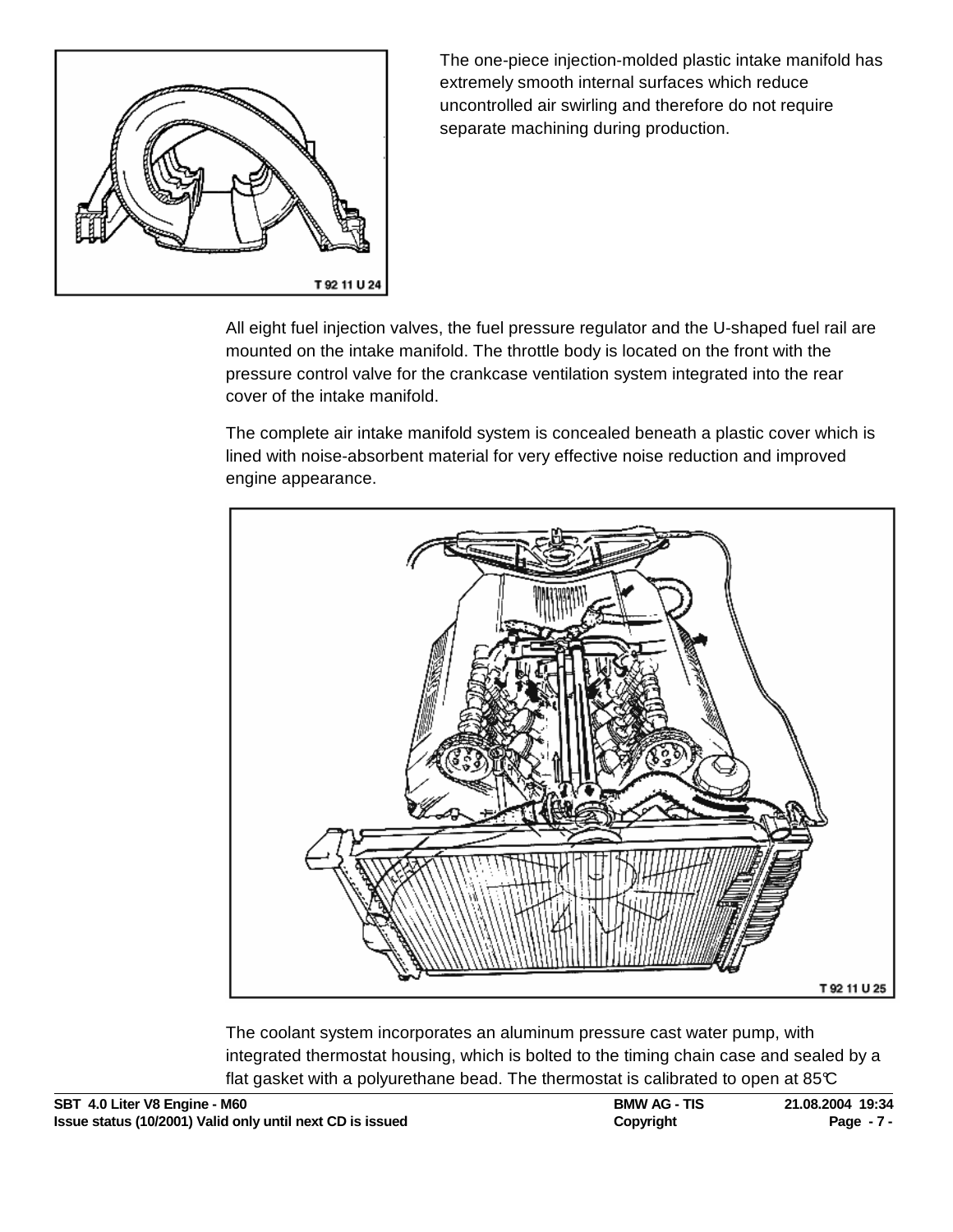(185°F) and is secured into the water pump housing by a plastic cover.

The coolant system has been designed as a continuous bleeding system, which eliminates the need for bleed screws or hoses.



Two poly V-belts drive all accessory component rotary drives. The first belt drives the air conditioning compressor. The second belt drives the power steering pump, alternator and water pump.

The belt tensioners for both drives are mechanically dampened by spring tension.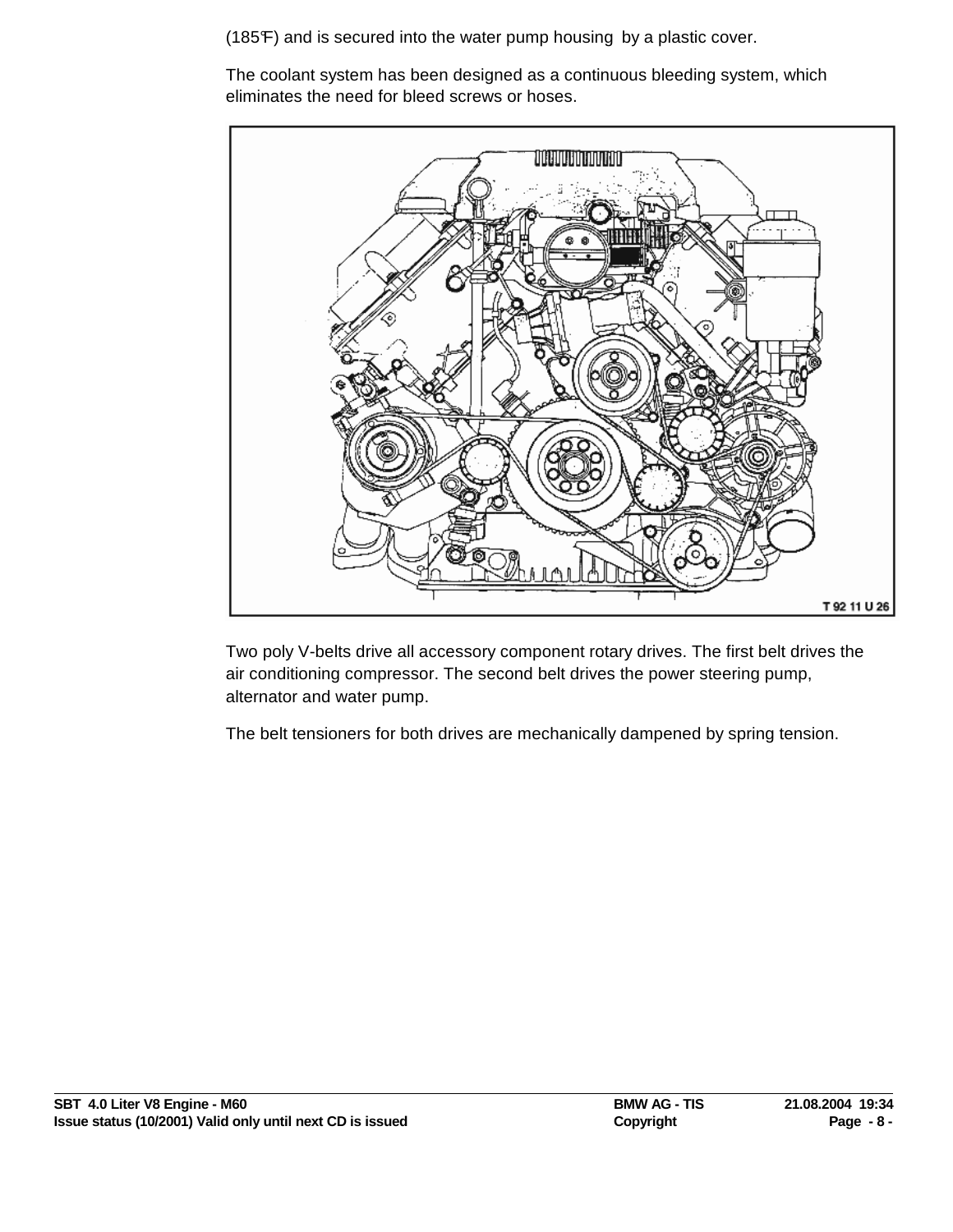

The engine's exhaust gases are fed from the exhaust ports to the catalytic converter in double-jacketed exhaust manifolds and down pipes. The inner and outer pipes have a 3.5mm air gap between them for heat insulation.

The inner pipe is thin-walled (1mm) and therefore does not have the capacity to absorb as much heat from the exhaust gas. The insulating effect of the air gap between the inner and outer pipes allows for a low heat loss thus preventing the exhaust gas from rapidly cooling down. As a result, the catalytic converter is activated earlier and can start to reduce the exhaust emissions shortly after a cold engine is started.

The advantages of the insulation principle are: rapid start of the catalytic action, the oxygen sensors are ready to operate sooner and the surface temperature of the exhaust manifold and down pipes is reduced by approximately  $400\text{°C}$  (750 $\text{F}$ ) compared to the conventional cast manifold and single wall down pipes, thus reducing under-hood temperatures.

The engine control module used on the M60 engine is the Digital Motor Electronics (DME) M3.3 system manufactured by Bosch. The most notable differences between DME M3.1 and DME M3.3 are the addition of knock control, dual oxygen sensor control, and a high speed data bus between the transmission and engine control modules called CAN (Controller Area Network).

## **OVERVIEW OF DME M3.3 (M60 ENGINE)**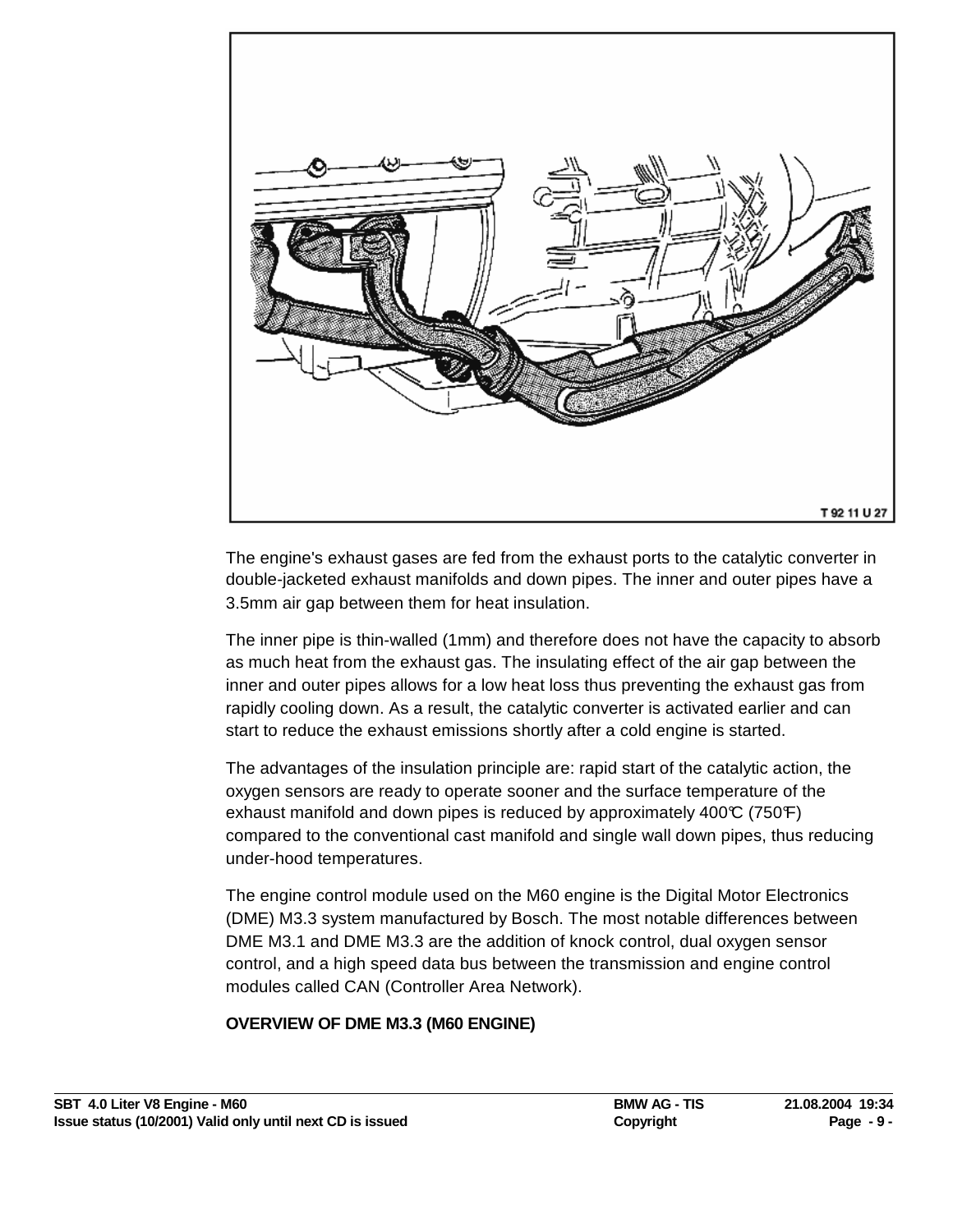

- 
- 
- 
- 4. Instrument Cluster 20. Ignition Coils (8)
- 
- 6. CAN Bus 23. Fuel Pressure Regulator
- 
- 
- 9. ABS/ASC Control Module Separator
- 10. Hot Film Mass Air Flow Sensor26. Fuel Pump
- 11. Idle Speed Control Valve 27. Fuel Tank
- 12. Intake Air Temperature Sensor28. Charcoal Canister
- 
- 
- 
- 16. Crankshaft Position Sensor 31. Diagnostic Plug (TXD,RXD)

### **DME 3.3/3.1 Comparison**

# **METHOD OF CONTROL**

### **FUNCTION DME M3.1 DME M3.3**

FUEL INJECTION Up to 6 cylinders sequentially Up to 8 cylinders individually

(SEFI-sequential fuel injection) (CIFI-cylinder individual

**SBT 4.0 Liter V8 Engine - M60 BMW AG - TIS 21.08.2004 19:34 Issue status (10/2001) Valid only until next CD is issued Convergent Copyright Page - 10 - All and Page - 10 -**

- 1. Battery 17. Coolant Temperature Sensor
- 2. Ignition Switch 18. Oxygen Sensors (2)
- 3. Light Switch 19. Spark Plugs (8)
	-
- 5. Engine Control Module 21. Shunt Resistor (Engine Ignition)
	- (DME) 22. Fuel Injectors (8)
		-
- 7. EGS Control Module 24. Twin Inline Fuel Filters
- 8. IHKA Control Module 25. Fuel System Liquid/Vapor

- 
- 
- 13. Throttle Position Sensor 29. Fuel Tank Vent Valve (Purge)
- 14. Camshaft Position Sensor 30. DME Relays, 1. Main Relay 2. 0<sup>2</sup>
	- Sensors Heating, 3. Fuel Pump
	-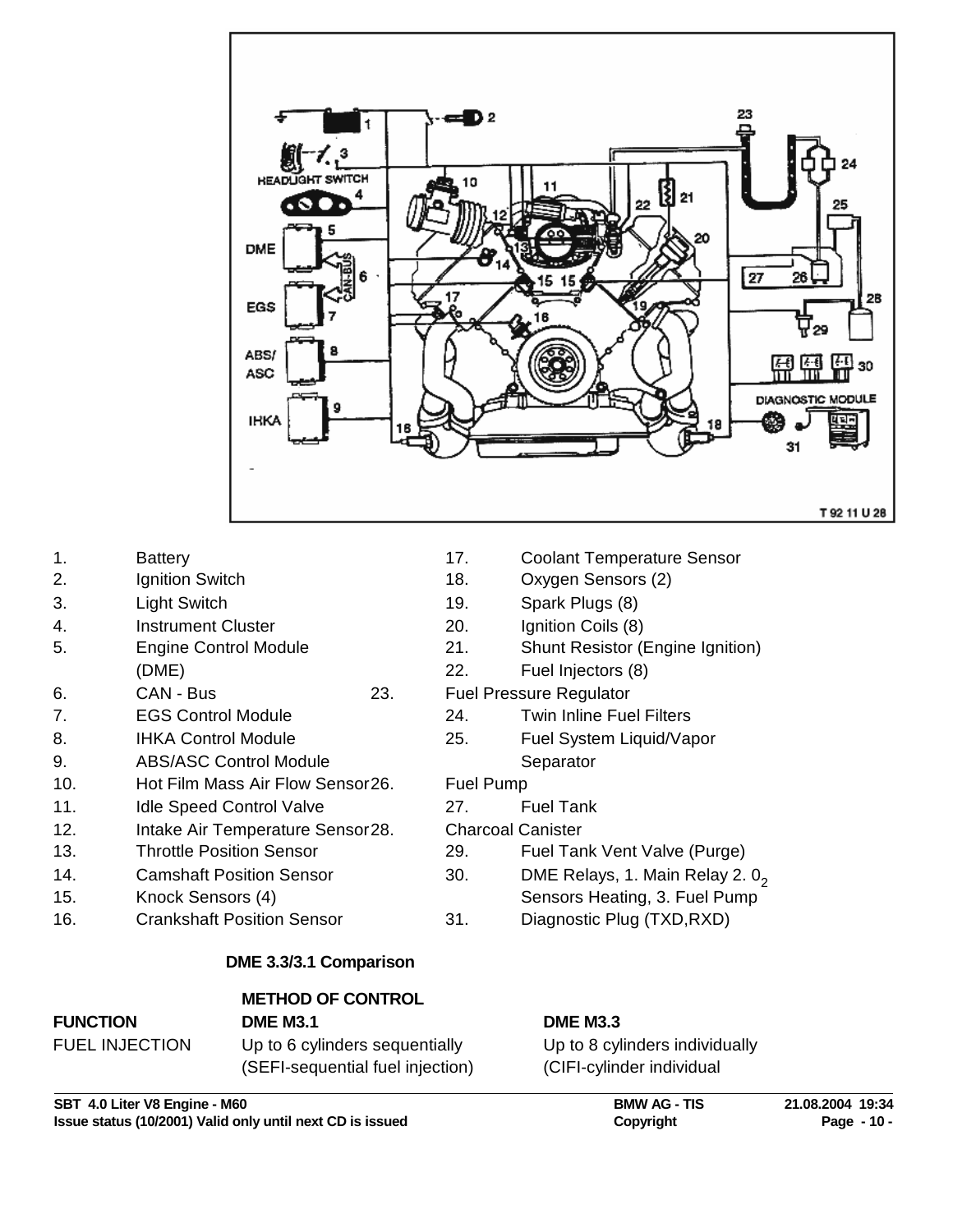|                                            |                                        | fuel injection)                                                          |
|--------------------------------------------|----------------------------------------|--------------------------------------------------------------------------|
|                                            | Hot-wire mass air flow meter<br>(HLM)  | Hot-file mass air flow meter<br>(HFM)                                    |
|                                            | Single oxygen sensor control           | Dual oxygen sensor control<br>(two sensors)                              |
| <b>IGNITION</b> Individual primary control |                                        | Individual primary control                                               |
|                                            | for up to 6 cylinders                  | for up to 8 cylinders                                                    |
|                                            | Fault monitoring of<br>primary circuit | Fault monitoring of primary<br>and secondary circuits                    |
| <b>KNOCK CONTROL</b>                       | Not installed                          | 4 knock sensors capable of<br>monitoring all 8 cylinders<br>individually |
| <b>CAN</b><br>(CONTROLLER                  | Not installed                          | Installed                                                                |

While not presently used in this manner, the software of the Cylinder Individual Fuel Injection (CIFI) system can be programmed for each cylinder on an individual basis, i.e. the duration of injection can differ for the individual cylinders. Presently, the duration of injection is the same for all cylinders.



AREA NETWORK)

A hot film mass air flow sensor is used for the first time on the M60 engine. The hot film air mass metering principle means that the sensor does not have to be burned clean after the engine is switched off. Any dirt deposits on the surface have no direct influence on the sensor signal, due to the protective film which is self-cleaning at the constant high operating temperatures.

Secondary circuit monitoring is accomplished by using a shunt (resistance) in the common secondary ground lead of the individual coils. The engine control module monitors the voltage drop across this resistor to verify that the secondary voltage threshold has been exceeded, indicating that ignition has taken place in the individual cylinder.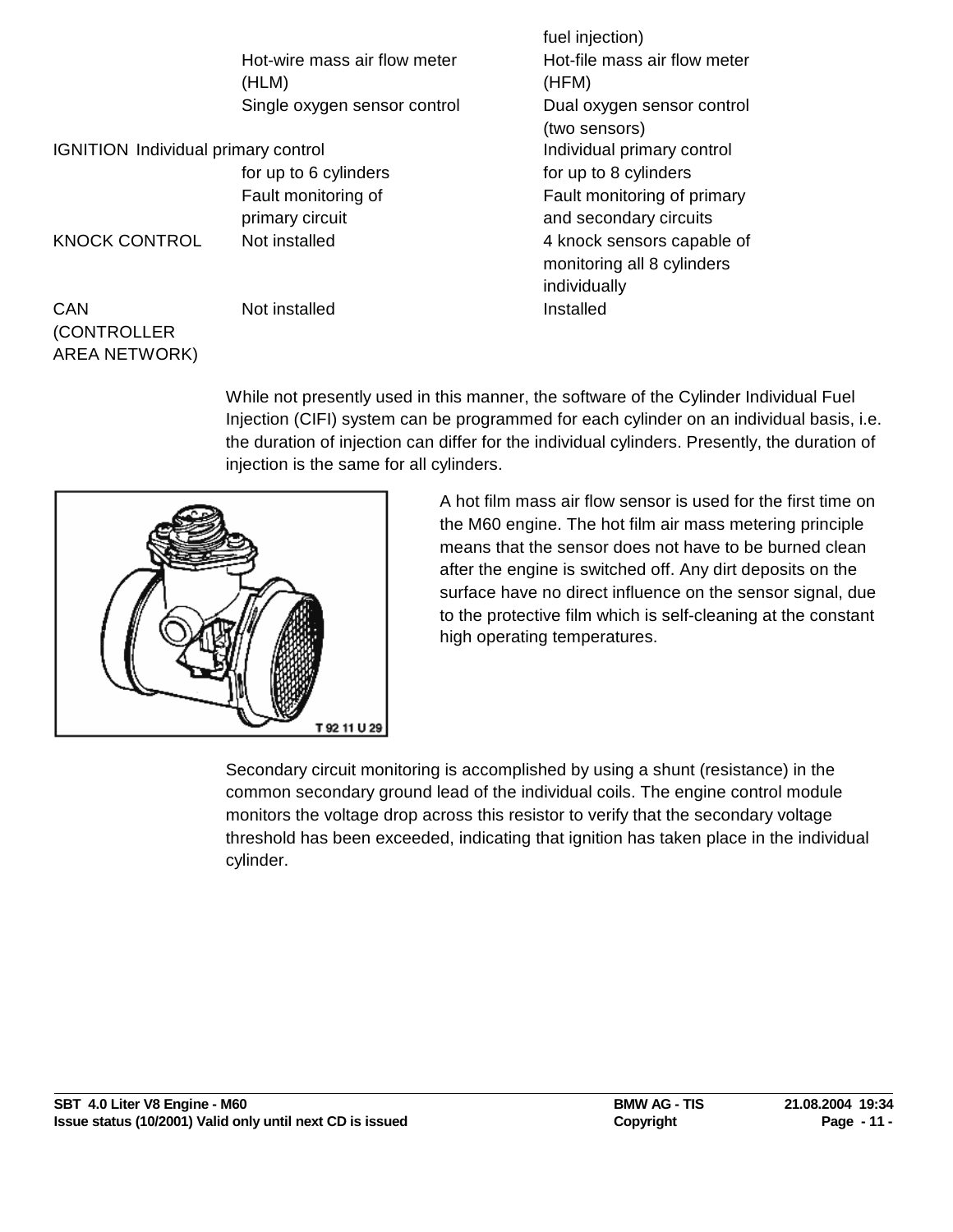

1 DME Control Module 2 Ignition Switch

3 Ignition Coils 4 Diode

# SECONDARY IGNITION MONITOR INPUT

The CAN bus is a high speed data bus between the engine and transmission control module which allows the data to be transmitted in digital form (a "1 " or "O"). Previously, these data were converted into a different form of signal, i.e. a pulse of variable length and constant frequency, then converted back to digital form at the receiving control module. The CAN bus eliminates the need for this conversion of data and results in a more reliable method of data exchange. (See TRI 24 01 92 (2127) for details on CAN bus.)

# **Technical Data**

| Engine designation             | M60 B40              |
|--------------------------------|----------------------|
| Engine code                    | 40 8 51              |
| Design                         | 90°V8 cylinder       |
| Displacement                   | 3982cc (243 cu. in.) |
| <b>Stroke</b>                  | 89mm (3.504 in.)     |
| <b>Bore</b>                    | 80 mm (3.149 in.)    |
| Maximum power                  | 210 KW (282 HP)      |
| At engine speed                | 5800 RPM             |
| Maximum torque                 | 400 Nm (296 lb. ft.) |
| At engine speed                | 4500 RPM             |
| Maximum permitted engine speed | 6500 RPM             |
|                                |                      |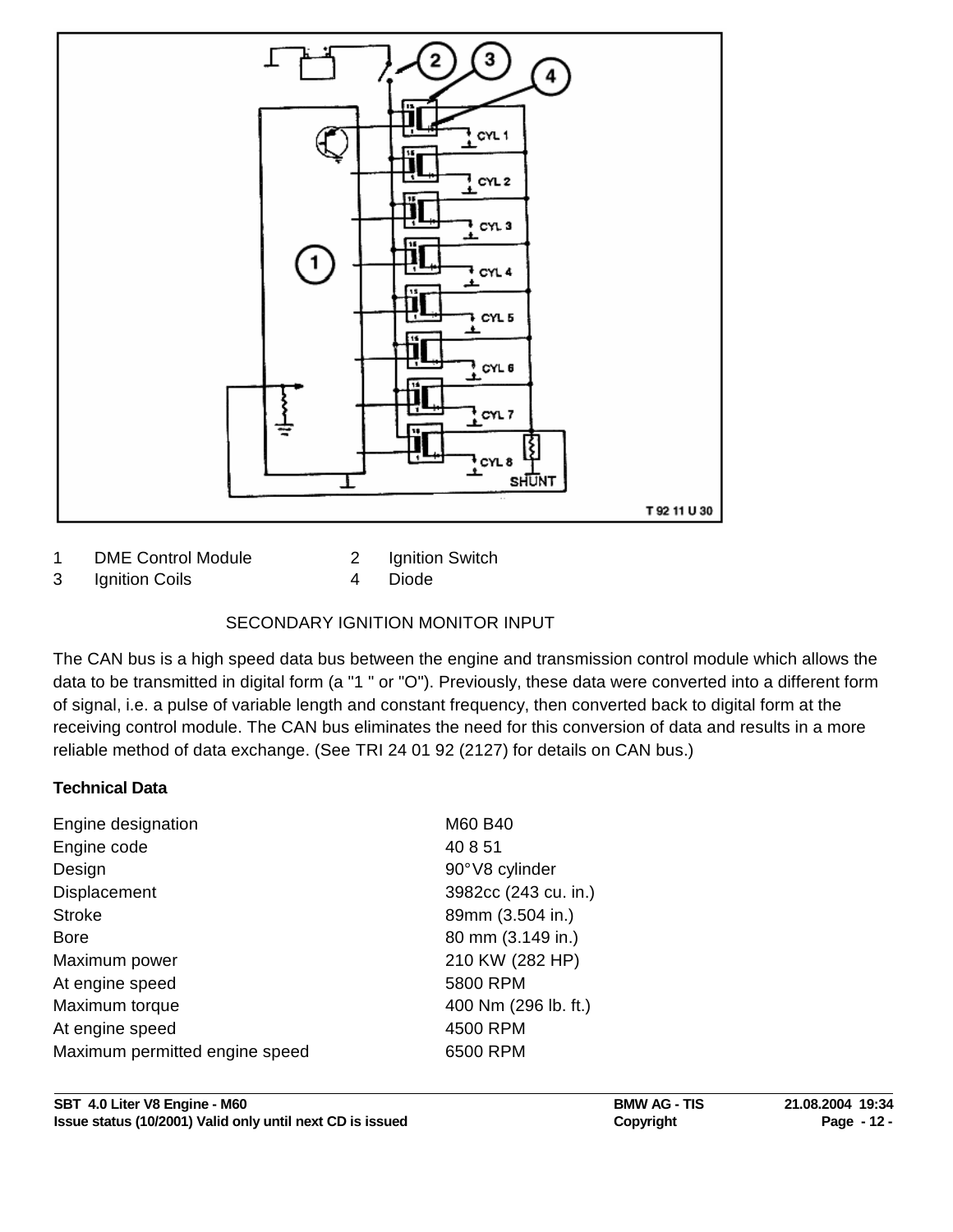Compression ratio 10:1 Intake valve diameter 35.0mm (1.378 in.) Exhaust valve diameter 30.5mm (1.201 in.) Minimum oil pressure at idle/max speed 0.5 bar (7 psi) / 4.5 bar (66 psi) Oil capacity with oil filter The Table 10 and T.5 ltr. (8.0 qts.) Coolant thermostat (opening temp.) 85°C (185°F) Engine Control **Electronics** (DME) M3.3 Firing order 1-5-4-8-6-3-7-2 Spark plug (dual electrode) electrode gap 0.9mm 0.035 in., non adjustable CO value at idle  $0.7 \pm 0.5$ %, non adjustable Idle speed 600  $\pm$  50 RPM Recommended fuel **Network** Unleaded gasoline of at least 89 AKI